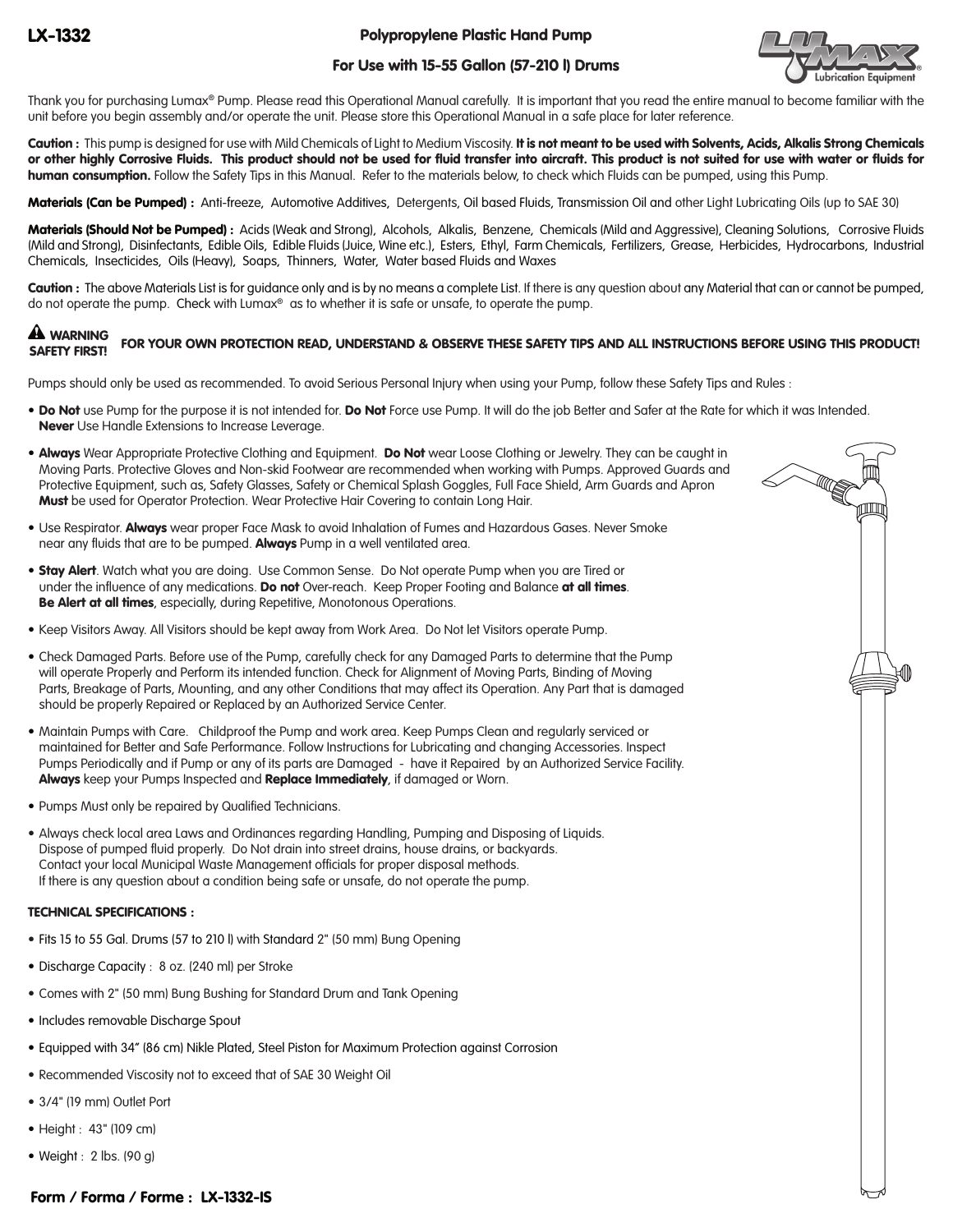### BOMBA MANUAL DE PLÁSTICO DE POLIPROPILENO



## PARA USAR CON LOS TAMBORES DE 15-55 GALONES (57-210 L)

Gracias por comprar la Bomba Lumax®. Por favor lea cuidadosamente este manual de operaciones. Es importante que usted lea el manual completo para familiarizarse con la unidad antes que comience a ensamblar o a usar la unidad. Por favor guarde este Manual de Operaciones en un sitio seguro para referencias futuras.

Precaución : Esta bomba esta diseñada para usarse con químicos suaves de viscosidad ligera a mediana. No se prepare para usarse con solventes, ácidos, químicos fuertes alcalinos u otros fluidos altamente corrosivos. Este producto no debe usarse para transferencia de fluidos en aviones. Este producto no es apropiado para usarse con agua o fluidos de consumo humano. Siga los puntos de Seguridad en este Manual. Refiera a los materiales siguientes, para verificar cuales fluidos pueden ser bombeados usando esta Bomba.

s (Pueden bombearse) : Anticongelante, aditivos automotrices, Detergentes, Fluidos a base de aceite, aceite de transmisión y otros aceites lubricantes ligeros (hasta SAE 30)

Materiales (No deben bombearse) : Ácidos (Débil y Fuerte), Alcoholes, álcalis, Benzina, Químicos (Suave y Agresivo), Soluciones limpiadoras, fluidos corrosivos (suaves y fuertes), Desinfectantes, aceites comestibles, Fluidos comestibles (Jugo, vino etc.), Ester, Etilo, químicos agrícolas, Fertilizantes, Grasa, Herbicidas, Hidrocarburos, químicos industriales, Insecticidas, Aceites (pesados), jabones, disolventes, agua, fluidos a base de agua y ceras.

Precaución : La lista de materiales anteriormente mencionada es solamente como quía y no es de ninguna manera una Lista Completa. Si hubiere alguna duda acerca de cualquier material que pueda o no bombearse, no opere la bomba. Verifique con Lumax® para saber si es seguro o no seguro operar la bomba.

## ADVERTENCIA ¡SEGURIDAD PRIMERO! À ¡PARA SU PROPIA PROTECCIÓN: LEA, ENTIENDA Y SIGA ESTOS TIPS DE SEGURIDAD Y TODAS LAS INSTRUCCIONES ANTES DE UTILIZAR ESTE PRODUCTO!

Las bombas solamente deberían ser utilizadas según se recomienda. Si no es utilizada correctamente, cualquier herramienta puede fallar. Para evitar graves lesiones personales al utilizar su bomba, siga los siguientes tips y normas de seguridad:

- No utilice la Bomba para otro propósito.
- No forje la bomba. Funcionará mejor y más seguro a la velocidad para la cual fue diseñada. Nunca utilice extensiones de palanca para aumentar el brazo de la palanca.
- · Vista siempre el traje y el equipo protector apropiado. No vista ropa suelta o joyas. Éstas pueden ser atrapadas en las partes movibles. Los guantes protectores y calzado que no resbale son recomendables cuando trabaje con bombas. Protectores adecuados y equipo de protección tales como anteojos de seguridad resistentes a los impactos, anteojos protectores contra salpicaduras químicas o de seguridad, pantalla completa para la cara, zapatos de seguridad, protectores para brazos, guantes protectores y delantal deben ser utilizados para la protección del operador. Utilice una cubierta protectora para el cabello, para cubrir el cabello largo.
- · Use Respirador. Siempre use la mascara facial adecuada para evitar la inhalación de vapores y gases peligrosos. Nunca fume cerca de cualquier fluido que deba ser bombeado. Bombee siempre en un área bien ventilada.
- · Manténgase alerta. Vigile siempre lo que hace. Utilice el sentido común. No funcione la bomba cuando usted esté cansado o bajo la influencia de algún medicamento. Manténgase alerta en todo momento especialmente durante operaciones repetitivas y monótonas. Usted puede haber demostrado un producto varios cientos de veces, sin embargo, no se confíe demasiado debido a un falso sentido de seguridad. Si no se utilizan cuidadosamente y según las instrucciones, las herramientas pueden ser extremadamente implacables.
- No se estire. Mantenga el equilibrio y el balance adecuado en todo momento.
- Mantenga a los visitantes alejados. Todos los visitantes deberán mantenerse lejos del área de trabajo. No deje que los visitantes funcionen la bomba.
- · Revise las piezas dañadas. Antes de utilizar la bomba, revise cuidadosamente si hay alguna pieza dañada para determinar si la bomba funcionará correctamente y realizará su función. Revise la alineación de las piezas movibles, unión de las piezas movibles, ruptura de las piezas, montaje, y cualquier otra condición que pueda afectar su funcionamiento. Cualquier pieza que esté dañada deberá ser reparada o reemplazada adecuadamente por un Centro de Servicio autorizado.
- . Mantenga las bombas con cuidado. Mantenga las bombas limpias y hágales servicio o mantenimiento regularmente para un mejor rendimiento y mas seguro. Siga las instrucciones para lubricación y cambiar los accesorios. Inspeccione las bombas periódicamente y si la bomba o cualquiera de sus piezas están dañadas: - haga que un Representante Autorizado de Servicio lo repare. Mantenga sus bombas inspeccionadas siempre y reemplácela inmediatamente, si se daña o se desgasta.
- Almacene la herramienta cuando no este en uso. Las bombas deberían ser almacenadas en un lugar seco, en alto y/o cerrado. Mantenga la bomba y el área de trabajo fuera del alcance de los niños.
- Las bombas deben ser reparadas solamente por Técnicos Calificados.
- Revise siempre las leyes y ordenanzas locales relacionadas con el manejo, bombeo y disposición de los fluidos bombeados. Deseche los fluidos bombeados adecuadamente. No drene los fluidos en los drenajes de la calle, drenajes de la casa o patios traseros. Contacte a sus funcionarios municipales locales de desecho sobre los métodos adecuados de desecho. Si tiene alguna pregunta sobre si es seguro funcionar la bomba o no, no funcione la bomba.

#### ESPECIFICACIONES TÉCNICAS :

- Se adapta a tambores de 57 a 210 l (15 a 55 Galones) con un tapón de Apertura estándar de 50 mm (2")
- Capacidad de Descarga: 240 ml. (8 oz.) por carrera
- Viene con una Boquilla de Tapón de 50 mm (2") para bomba estándar y Apertura de Tanque
- Incluye un surtidor de descarga removible
- Equipado con un pistón de acero bañado en níquel de 86 cm (34") para una protección máxima contra la corrosión
- La viscosidad recomendable no debe exceder aquella del Aceite de Peso SAE 30
- Puerto de enchufe de 19 mm (3/4")
- Altura: 109 cm (43")
- Peso: 90 g (2 lbs.)

#### POLÍTICA DE GARANTÍA LIMITADA SOBRE EL NUEVO EQUIPO SÍRVASE LEER CUIDADOSAMENTE LO SIGUIENTE

Lumax® agrantiza que todo equipo de lubricación fabricado por Lumax® esté libre de defectos en cuanto a material y mano de obra a la fecha de la venta por parte de un distribuidor autorizado Lumax® al comprador original pa uso. Durante un (1) año, después de la fecha de compra, Lumax® reparará, o reemplazará cualquier pieza del equipo que Lumax® determine que está defectuosa. Esta garantía se aplica solamente cuando el equipo está instalado, operado y mantenido de conformidad con las recomendaciones escritas de Lumax®.

Lumax® ha suministrado el diagrama de piezas en este manual solamente como una herramienta de referencia. Lumax® no entrega ninguna representación o garantía de ningún tipo al comprador de que él o ella está calificado para realizar ninguna reparación al producto o que él o ella está calificado para reemplazar alguna pieza del producto. De hecho, Lumax® manifiesta expresamente que todas las reparaciones y piezas de reemplazo deberían ser realizados por técnicos certificados y licenciatarios y no por el comprador. El comprador asume todos los riesgos y responsabilidades que surian de sus reparaciones hechas al producto original o a las piezas de reemplazo d o que surjan de la instalación de piezas de reemplazo al mismo. Si el equipo demuestra estar defectuoso durante este período de garantía, será reparado o reemplazado sin cargos, siempre que el examen de la fábrica indique que el equipo está defectuoso. Esta bomba está diseñada para ser utilizada con productos hechos a base de petróleo no corrosivo de viscosidad ligera a media tales como aceite de motores. No deberá ser utilizada con solvent ácidos, álcalis, agua u otros fluidos corrosivos. La garantía no cubre ninguna bomba que muestra signos de óxido o alguna otra corrosión. Esta garantía no cubre, y Lumax® no será responsable del desgaste general, accidente sobrecarga, o algún malfuncionamiento, daño o desgaste causado por una mala instalación, aplicación errada, maluso, abuso, abuso, abuso, abrasión corrosión, mantenimiento inadecuado, o impropio, negligencia, accidente, ma será responsable por el mal funcionamiento, daño, o desgaste causado por la incompatibilidad del equipo Lumax® con accesorios, equipo o materiales que no sean suministrados por Lumax®. Esta garantía sólo se extiende al comprador original al detal y está condicionada a la devolución prepagada del equipo considerado defectuoso a un distribuidor Lumax® autorizado para la verificación del defecto reclamado. Si se verifica el defecto reclamad Lumax® reparará o hará el reemplazo sin costo alguno sobre las piezas defectuosas. El equipo será devuelto al comprador original con transporte prepagado. Si la inspección del equipo no revela ningún defecto en los materia o mano de obra, las reparaciones serán hechas a un precio razonable, cuyos cargos pueden incluir los costos de piezas, mano de obra y transporte.

Esta garantía es exclusiva, y es in lieu de cualquier otra garantía, expresa o implícita, incluyendo pero no limitada a la garantía de mercadeabilidad o garantía de aptitud para un fin específico. La única obligación de Lu único remedio del comprador en caso de alguna violación de la garantía deberá ser como se establece arriba. El comprador acuerda que ningún otro remedio estará disponible (incluyendo pero no limitado al daño, incidental o a consecuencia de las ganancias perdidas, ventas perdidas, daños a la persona o a la propiedad, o cualquier pérdida incidental o consecuencia). Lumax® no será responsable en ningún momento por los daños incidentales o consecuenciales. La responsabilidad de Lumax® por cualquier reclamo o pérdida que surja de la venta, reventa o uso del equipo de lubricación, equipo dispensador de materiales, y otro equipo relacionado no deberá en ningún momento exceder el precio de compra. Algunos estados no permiten la exclusión o límite de daños incidentales o consencuenciales, por lo que la limitación anterior puede no aplicarse a usted. Esta garantía le otorga a usted derechos legales específicos, y usted también puede tener otros derechos, que pueden variar de estado a estado. Cualquier acción por la violación de la garantía deberá ser presentada dentro de los dos (2) años a partir de no fabricados por Lumax® (tales como motores eléctricos, interruptores, mangueras, etc.) están sujetos a la asistencia razonable para realizar cualquier reclamo por el incumplimiento de estas garantías. Lumax® no sera resp en ningún caso por los daños indirectos, incidentales, especiales o consecuenciales resultantes del suministro de parte de Lumax® del equipo bajo el presente, o el suministro, rendimiento o uso de cualquier producto u otro vendidos en el presente, sea debido a un incumplimiento del contrato, incumplimiento de la garantía, la negligencia de Lumax® o de otro modo

Cualquier garantía implícita aplicable al equipo de lubricación, equipo dispensador de materiales, y otro equipo relacionado fabricado por Lumax®, incluyendo las garantías de mercadeabilidad y aptitud para un fin específic solamente durará un (1) año a partir de la fecha de compra. Algunos estados no permiten límites sobre la duración de una garantía implícita, por lo que el limite arriba expresado puede variar para usted.

© 2005 Lumax ®, Todos los derechos reservados. Lumax® y los productos descritos están registrados por Lumax® como propiedad literaria, con todos los derechos reservados. Este documento no puede ser copiado en todo o en parte sin el consentimiento expreso por escrito de Lumax®.